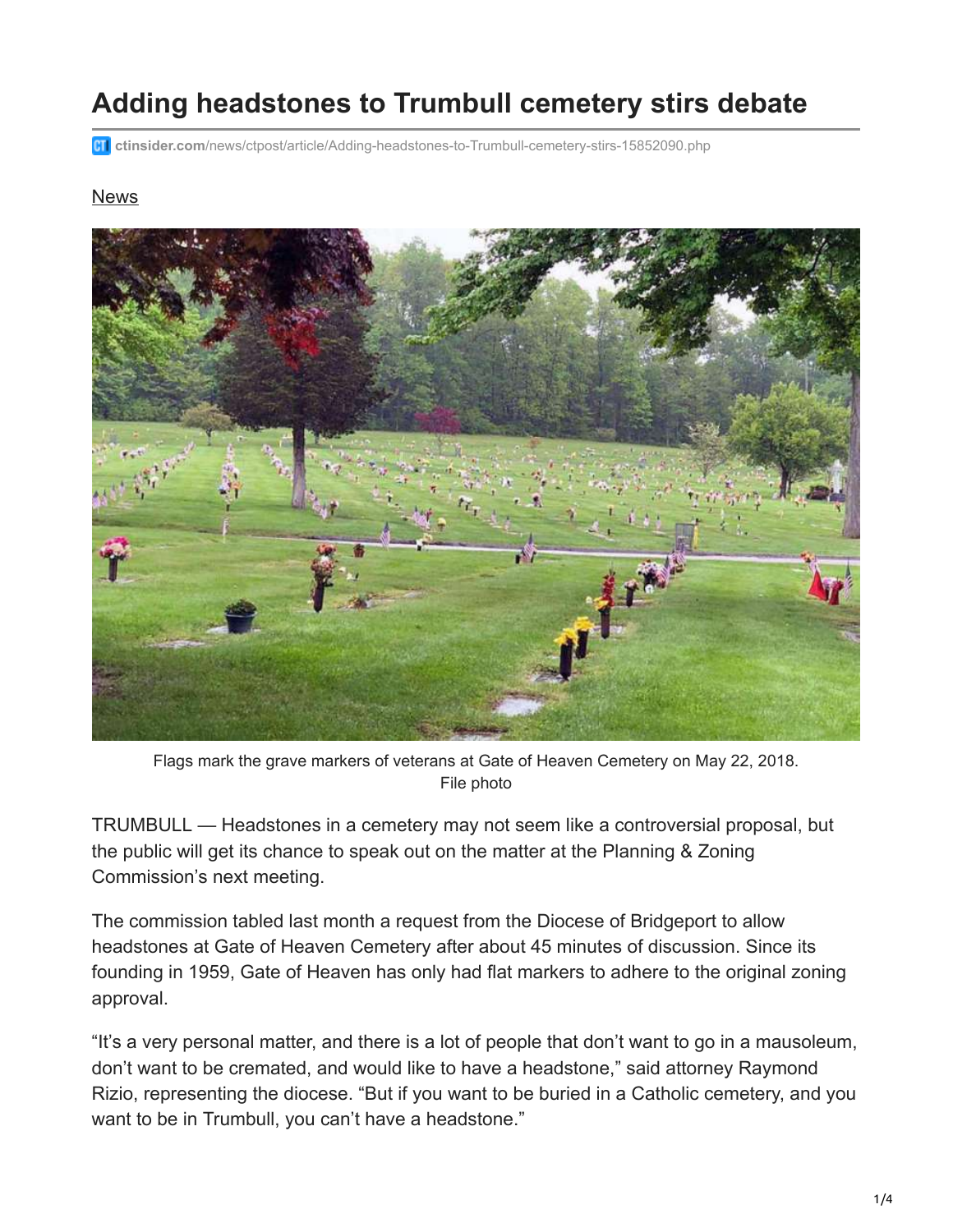

Flags mark the grave markers of veterans at Gate of Heaven Cemetery on May 22, 2018. File photo

No town ordinance prohibits upright headstones, but the stipulation was part of Gate of Heaven's original zoning approval. Every other cemetery in town, and all of those operated by the diocese allows headstones, he said.

Commissioners, though, questioned the need to make a change when Gate of Heaven has been operating under the restriction for decades.

"It's almost like you're claiming a hardship," David Preusch said. "Have you found that not having stones decreases demand? Are people saying, 'I want a stone, so I'm going to go somewhere else?'"

Rizio confirmed that was in fact the case.

"People are very particular. I do trusts and estates, and people put what they want in their will or they buy cemetery plots," he said. "Many people, they want a headstone, a place where they can honor their parent or loved one, and they don't have that option. We lost a number of people that would like to be buried in Gate of Heaven, but because they wanted a headstone, they went to other cemeteries."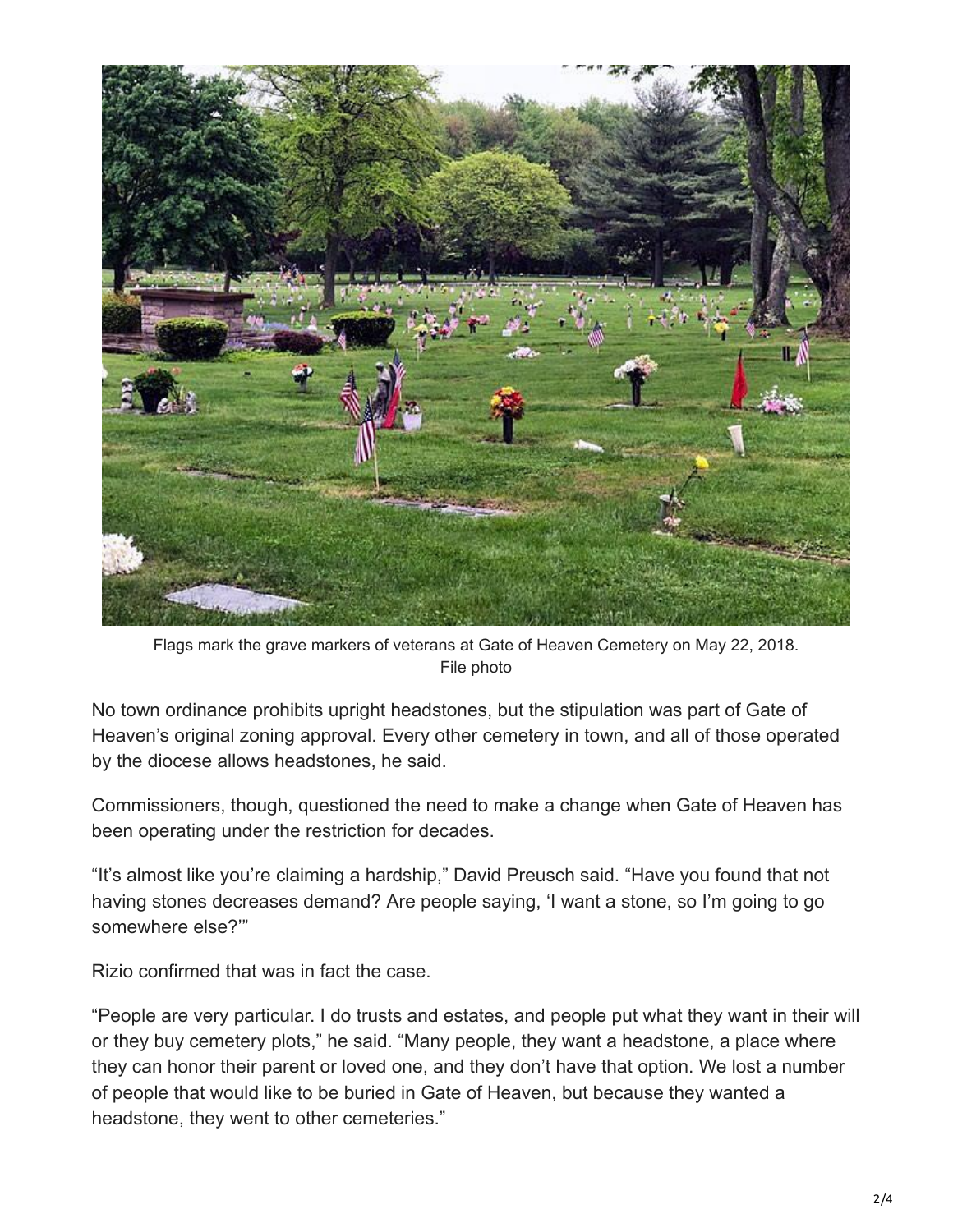Chairman Fred Garrity said cemeteries face the same challenges of other businesses.

"It is unfortunately the nature of this great American free market system," Garrity said. "Good, bad or indifferent, they are in competition with other cemeteries."

Other commission members cited dozens of letters from neighbors opposing the change, and cited Gate of Heaven's aesthetics, which commission member Anthony Chory described as a "prairie-like" setting.

"It has formed its own unique character as being like an open prairie," he said. "There's an aesthetic that makes it unique. To just randomly start changing the whole prairie-like view, to me, would be hurtful to somebody that's not used to that."

Chory pointed out that families who have buried loved ones at Gate of Heaven did so with the understanding that the cemetery only allows flat grave markers.

"I imagine when they went in it was farmland and prairie and they wanted to maintain that view," he said.

Commission member Tony D'Aquila agreed, saying, "we have people there, and there could be the expectation that there would be no headstones because they wanted to be in a parklike environment."

Rizio replied that the diocese was willing to make some accommodations, such as leaving the existing sections of the cemetery as they are, and allowing headstones only in newly opened areas.

"We have so much acreage, we could have an area designated specifically for headstones," he said. "We can modify it for people that thought they were going into a headstone-less cemetery."

Rizio also pointed out that the cemetery has a 25-foot high mausoleum, but the building's design and the cemetery's layout made the building essentially invisible from Daniels Farm Road and the surrounding homes.

"Much has happened over the years," he said. "The bishop's residence was built, and then expanded. The mausoleum was constructed. The burial area is 15 to 20 feet below the grade from Daniels Farm Road. The typical headstone has a 12-inch base and a 36-inch stone above it. The mausoleum is 25 feet high and you can barely only see the roof from Daniels Farm Road."

Garrity suggested resuming the meeting Jan. 20 to give the public a chance to speak and Rizio time to prepare some options for where the headstones would be allowed, and to present landscaping designs to preserve the scenic aspects of the cemetery and neighborhood.